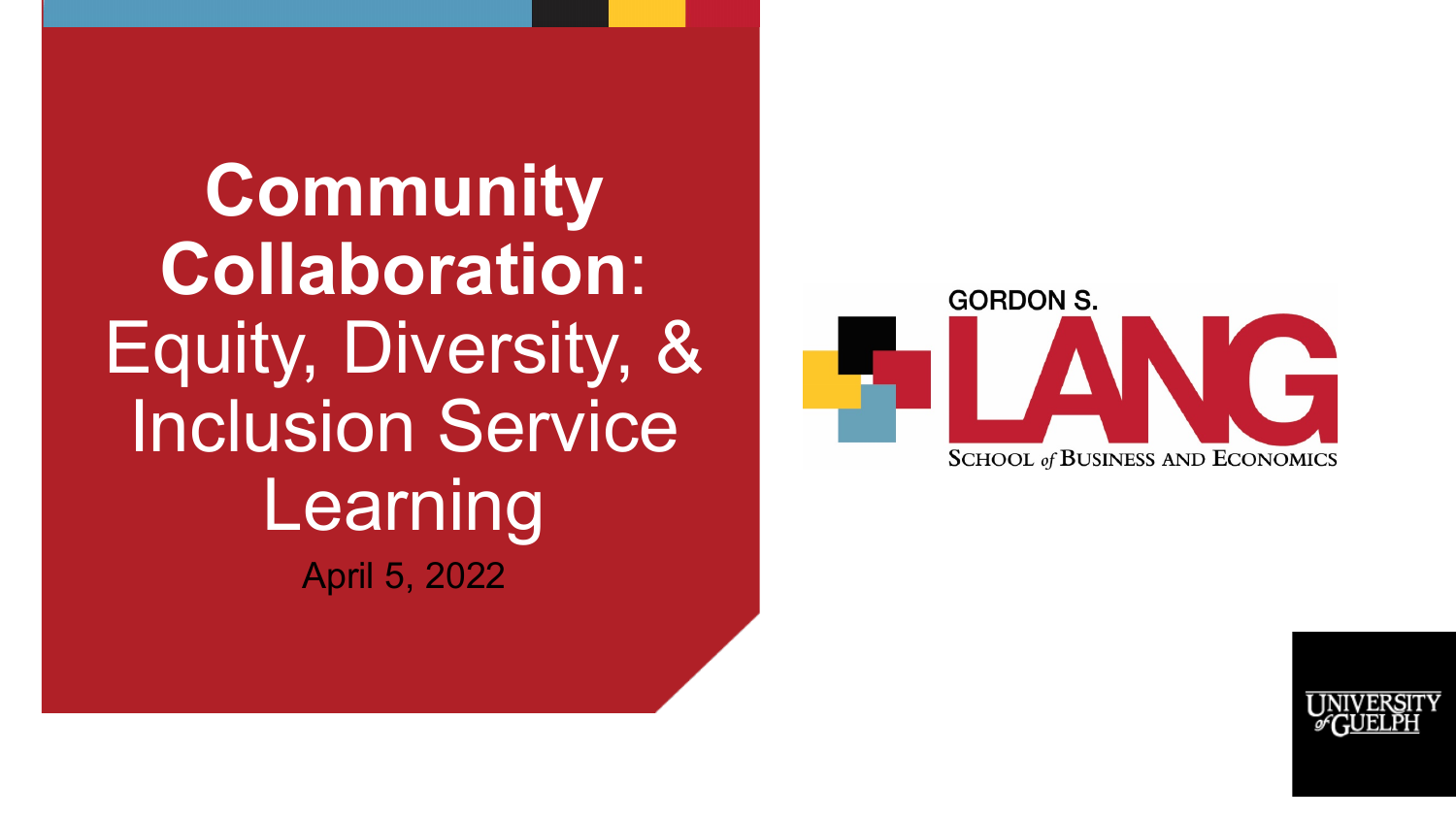# GWOHT Patient Family Caregiver Advisory/Committee Tools

Jacqueline Hooper - hooperj@uoguelph.ca Meghan Haughey - mhaughey@uoguelph.ca

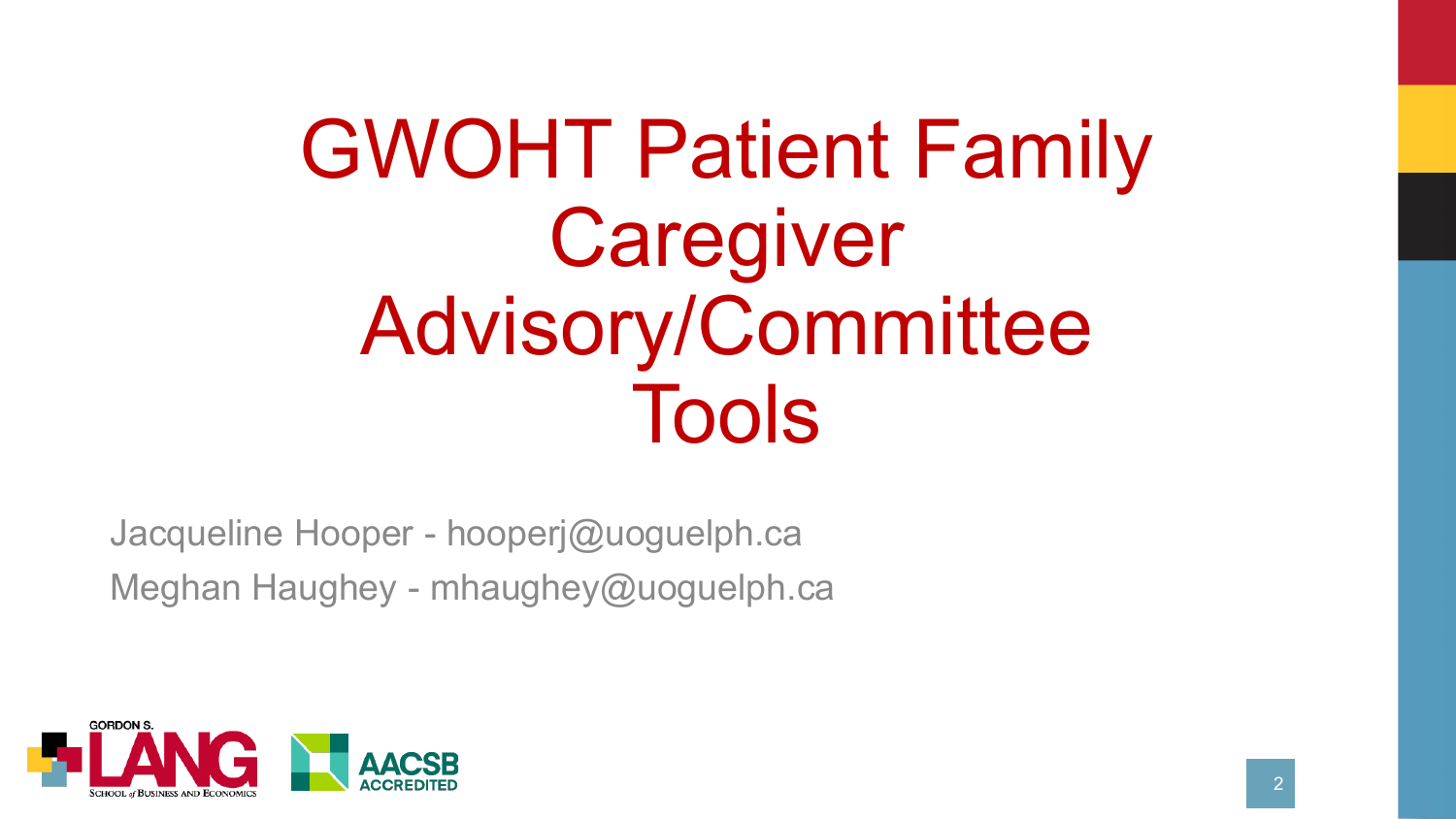

- To create a revised visual of the GWOHT Engagement Framework.
- A brief literature review of the 5 GWOHT engagement framework approaches from an EDI lens.
- Recommendations of each approach to further implement EDI practices into GWOHT engagement framework:
	- **Involve**
	- Consult
	- **Empower**
	- Inform
	- Collaborate

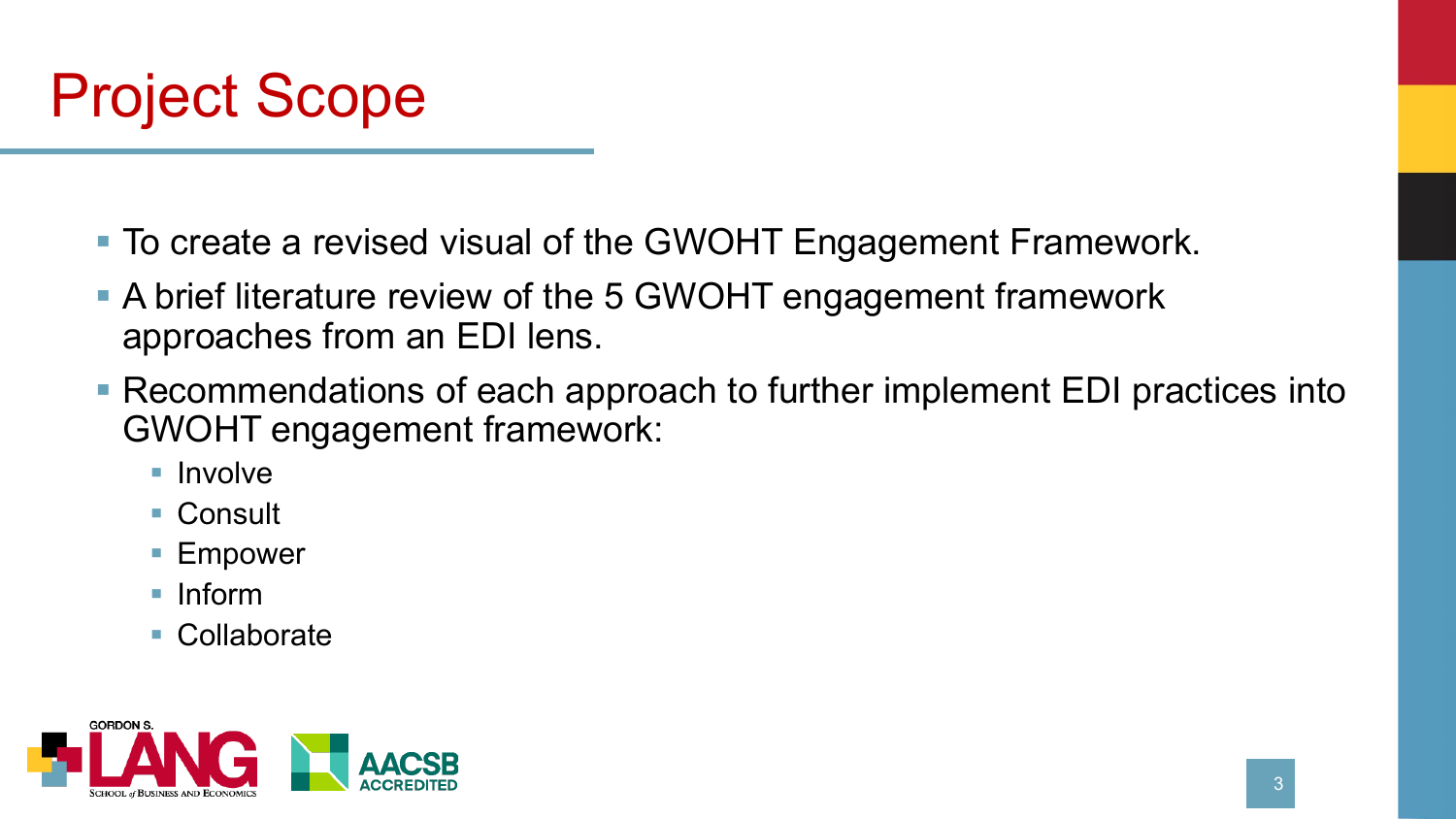## Project Methodology

- A detailed examination of each approach was completed, and recommendations were made based on the literature assessed.
	- Each approach includes references to literature studied to ensure accuracy of our recommendations provided to best suit the needs to GWOHT.
- We redesigned an infographic to make a visual of GWOHT's Engagement Framework.

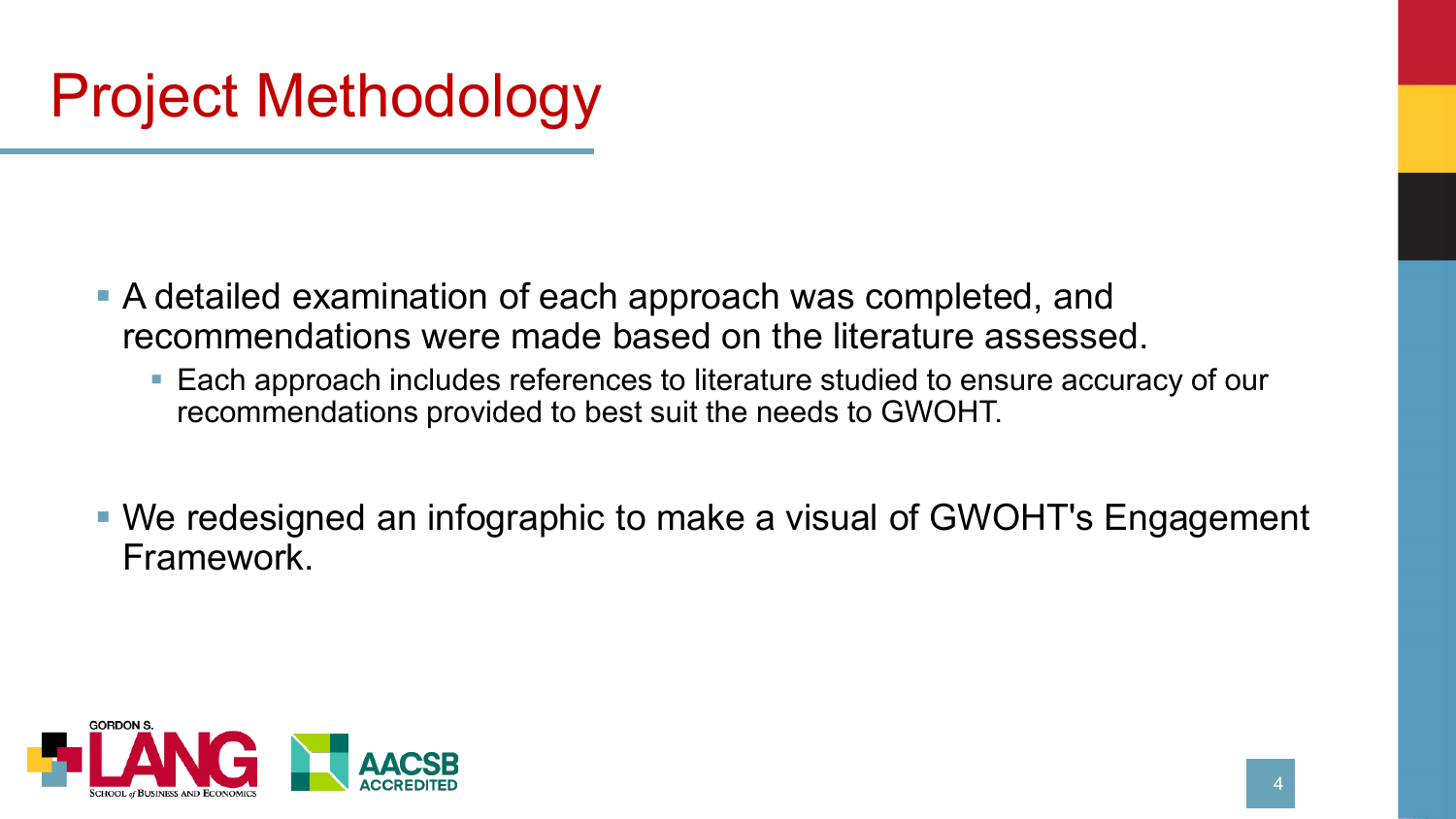

- Evaluation using literature as why to it is important to incorporate EDI practices into decision making and patient/family advisory for GWOHT.
- How GWOHT has implemented EDI into this sector of the framework using their own data and existing frameworks that were shared with us to use.
- A recommendation on how to further their practices with regards to EDI practices from a broader perspective of inclusivity as a narrower focus was outside the project scope.

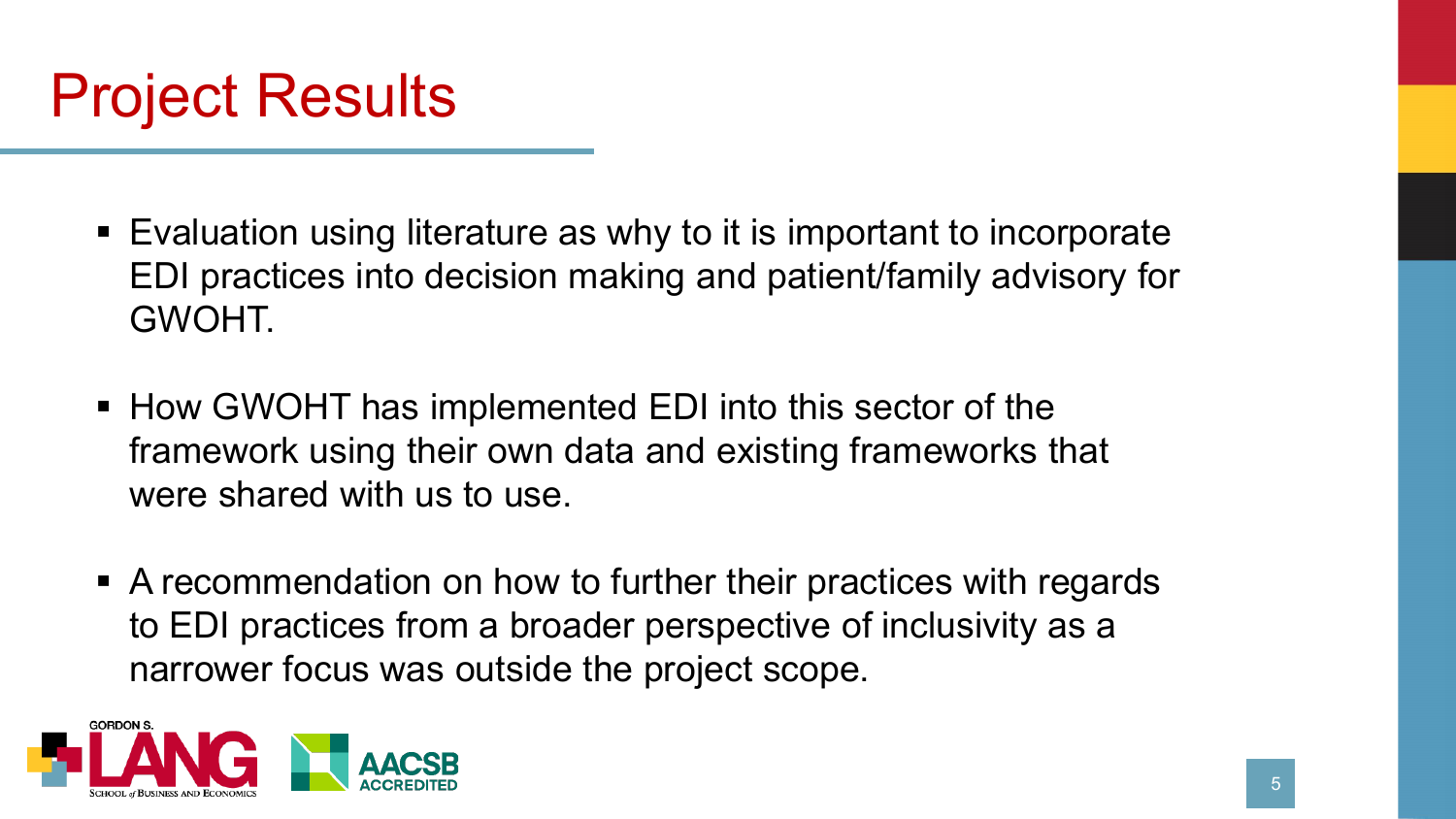## Inform

### **INFORM**

Goal: To provide the public with balanced and objective information to assist them in understanding the problem, alternative opportunities and/or solutions



### 01 - Why is it Important?

Equity = Equal access to information

To inform GWOHT patients transparently about all health care options available to them.

Complete transparency between GWOHT and patients/stakeholders while still respecting GWOHT confidentiality policies and privacies.



### 02 - Implementing EDI

No withholding of information regarding discrimination.

Information from GWOHT will allow patients to raise their voices and make their healthcare decisions.

"Lack of access to information is still a leading cause of death and an inhibitor for arowth. Bridaina the digital divide is of paramount importance as we need to be addressing the inequality in access to information". (Michels, G., Oleinik, Y., & Chai, D., 2015)



#### 03 - Recommendation

Making information available in ways that individuals can easily access. This can be done through different platforms; Website, Email, Phone, Inperson appointments, Sign language translator, etc.

Language must be written or spoken in a way that is simple and easy to comprehend.

All information must be provided in both French and English as they are the 2 official languages in Canada.

Health records are always up to date, accurate, and available to provide transparency to help with decision-making.

(Kristine Miller, P. D., 2018), (Michels, G., Oleinik, Y., & Chai, D., 2015)

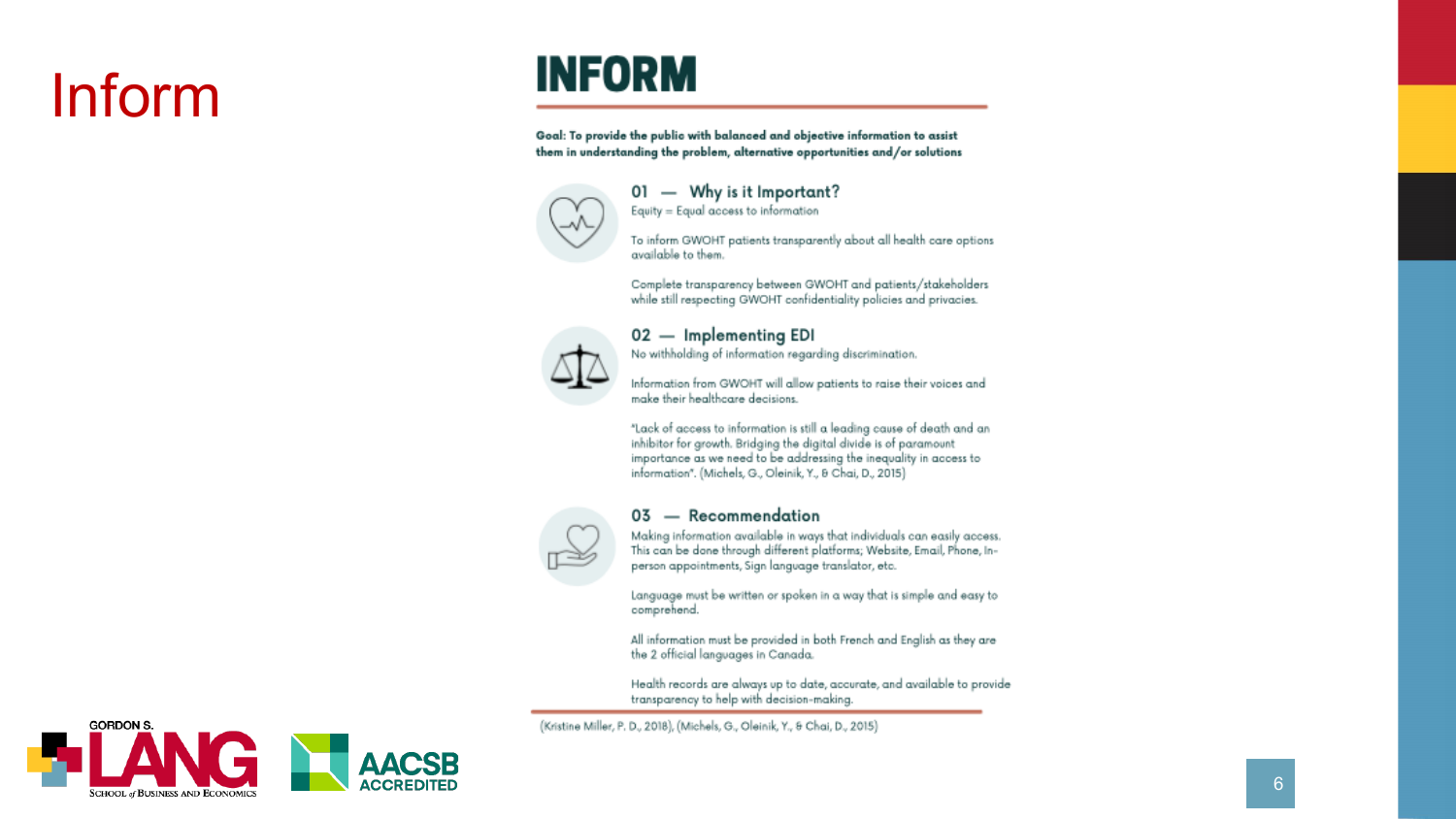## Consult

### **CONSULT**

Goal: To obtain public feedback on analysis and/or decisions when involving is not applicable.



#### 01 - Why is it Important?

After GWOHT's implementation plan has been set, consult with the public to acknowledge opinions and concerns.

To gain insight into public values and perceptions, which are expected to improve the outcomes, equity, and legitimacy of decisions while retaining the central role of GWOHT policymakers.

Promote citizen participation and enhance democratic engagement by enabling citizens to influence plans and policies that affect them



#### 02 - Implementing EDI

Transparency: Clear expectations, goals, boundaries, and purpose will be articulated in all engagement work. Communication will be in plain-language and seek to be simple, clear, and effective.

Integrity: All individuals working together will hold each other accountable to a very high level of integrity that ensures people consistently model demonstrate and reflect these values. Integrity means we will do what we say.

### 03 - Recommendation

Consult individuals not on the decision made, but afterward to discuss critiques and concerns and discuss feedback on what could have been done better and plans to implement these considerations in the future.

Be supportive of patients' wants - "activating the person's inner assets and supporting them to make the best use of them".



(Jollymore et al., 2017)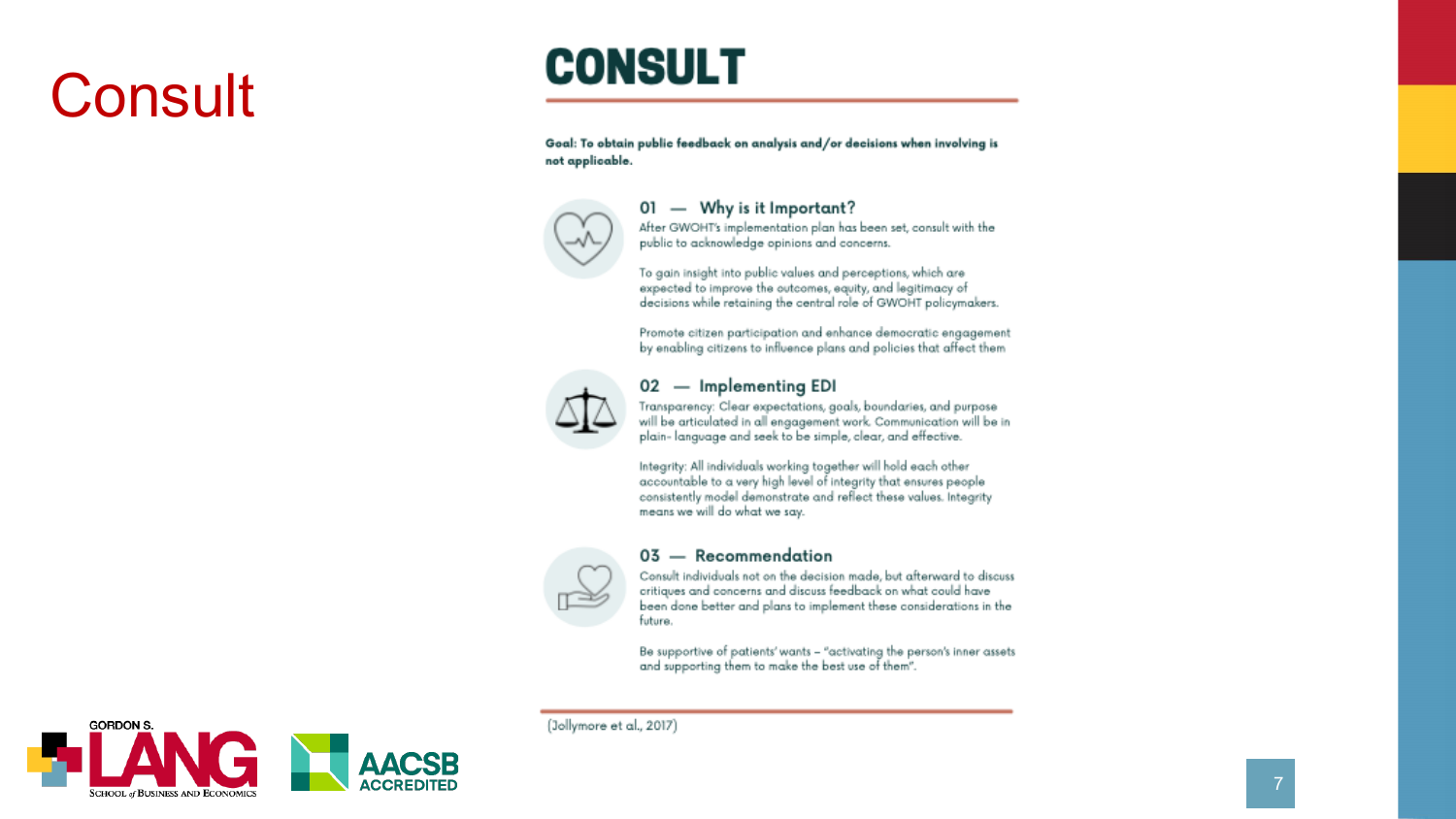### Involve

### **INVOLVE**

Goal: To work directly with the public throughout the process to ensure that public concerns and aspirations are consistently understood and considered.



#### 01 - Why is it Important?

Essential parties to involve during decision making processes: 1. Stakeholders, 2. Experts, 3. Citizens

For Citizens and GWOHT Decision Processes the benefits of Involving each other include; Learning from and informing, Persuading and building trust, and possible Strategic alliances.

For Citizen and GWOHT Outcomes the benefits of involving each other include; Breaking gridlock, Better policy and implementation, as well as Gaining Skills/Control respectively.

### 02 - Implementing EDI

Anti-Oppression and Anti-Racism: "How individuals from oppressed or marginalized populations have different experiences of healthcare"

Power-informed: "Acknowledges the power imbalances between patients and professionals"

Partnership: "Patients and professionals working towards a shared vision supporting each other to bring their unique wisdom and strengths to the table and driving change in the healthcare system"

### 03 - Recommendation

Allow for public representatives to sit on board to act as public opinion, to create a strategic alliance.

Allow a neutral third party to act as an 'expert'; similar to a consultant in decision-making processes between GWOHT stakeholders and Guelph Wellington citizens.

(Irvin & Stansbury, 2004), (Renn et al, 1993)

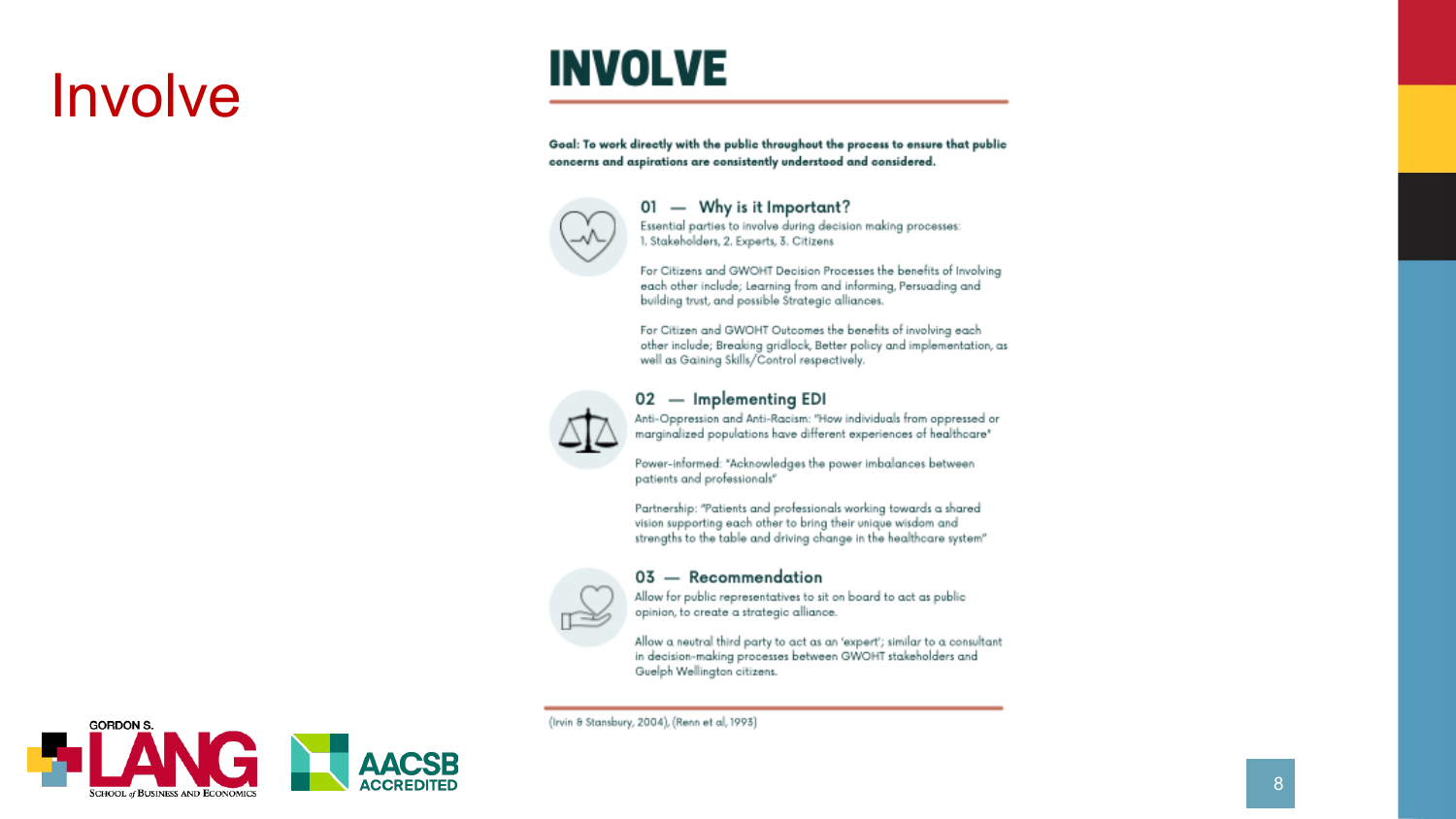### Collaborate

### **COLLABORATE**

Goal: To partner with the public in each aspect of the decision including the development of alternatives and the identification of the preferred solution



#### - Why is it Important? 01

Higher the perceived risk, lower effort devoted to the alliance. This means that all members must ensure their decisions are researched to lower the risk of the outcomes.

Formal authority is essential to ensure GWOHT decisions are accurate.

Collaboration Strategies, including: defining roles, promoting creativity, incorporating missions and values, sharing resources, and open communication must be fostered and present to ensure collaboration amongst all.



#### 02 - Implementing EDI

Recognition that patients, families and caregivers are unique and that involvement and engagement needs to offer ample flexibility and options

Supportive culture for the patients, families and caregiver in the form of adequate training, onboarding and ongoing assistance as needed when involved in OHT work

#### 03 - Recommendation

Implementing more formal collaboration methods to stay having GWOHT in power and the public opinion within decision-making processes

Have a safe and open space that all GWOHT patients and staff feel comfortable to participate in when making decisions.



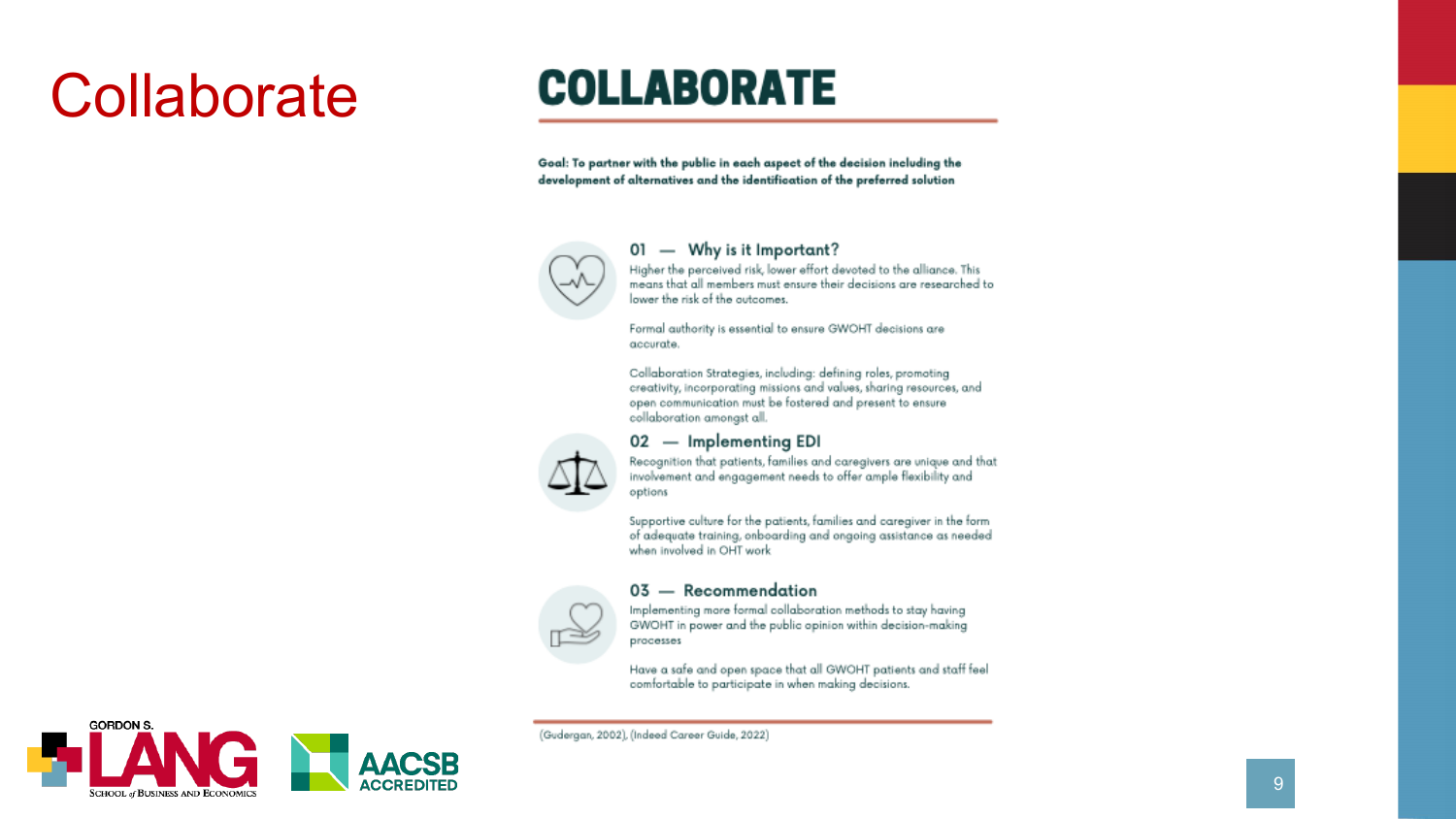## Empower

### **EMPOWER**

#### Goal: To place final decision making in the hands of the public



### 01 - Why is it Important?

GWOHT must have mutual respect between patients and professionals. This relationship must be viewed as equals in decision-making and information.

Patients should have self-efficacy. Advocating for themselves will help GWOHT staff achieve their wants and control issues. "While healthcare professionals are the experts in their knowledge of a disease, patients are the experts by experience. The empowerment process is about sharing both knowledge and experience to set new goals and learn with and from each other".



### 02 - Implementing EDI

Empowering individuals to stand up for themselves.

Allows individuals to feel heard and important. "... Every human being matters, everyone is born equal in dignity and rights".

Protection of human rights, letting everyone be heard no matter their background.

Empowering staff and patients allows for gender equality and empowerment of women and the LGBTQ community.

### 03 - Recommendation

Allow shared decision making of treatment plans between GWOHT and patients - "an empowered patient is treated with respect, involved in shared decisionmaking,... and is not patronized" (Ennis-O'Connor, M., 2022)

GWOHT must allow patients to advocate for themselves. "If you have a patient who wants to advocate for themselves and become informed, you also need a doctor that respects the patient's right to share decision making." (Ennis-O'Connor, M., 2022)

Training sessions for GWOHT will be held yearly to review patient involvement and empowerment. Both patients and GWOHT will stay informed.

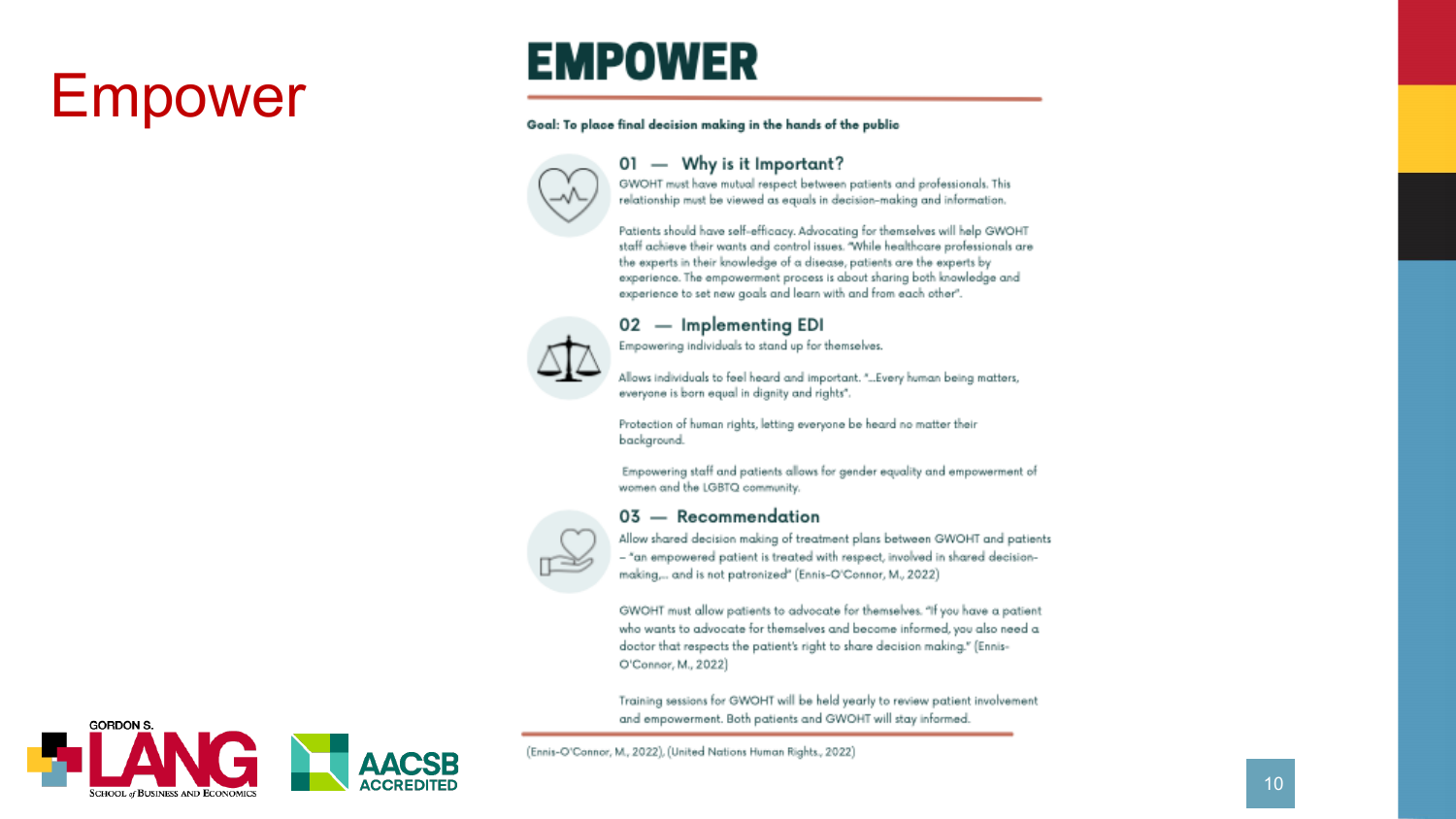### Project Results

- We redesigned the Engagement Framework, as per the request of GWOHT.
- The goal and promise is beside each framework to ensure easy access to information for all individuals.



### **GWOHT Engagement** Framework